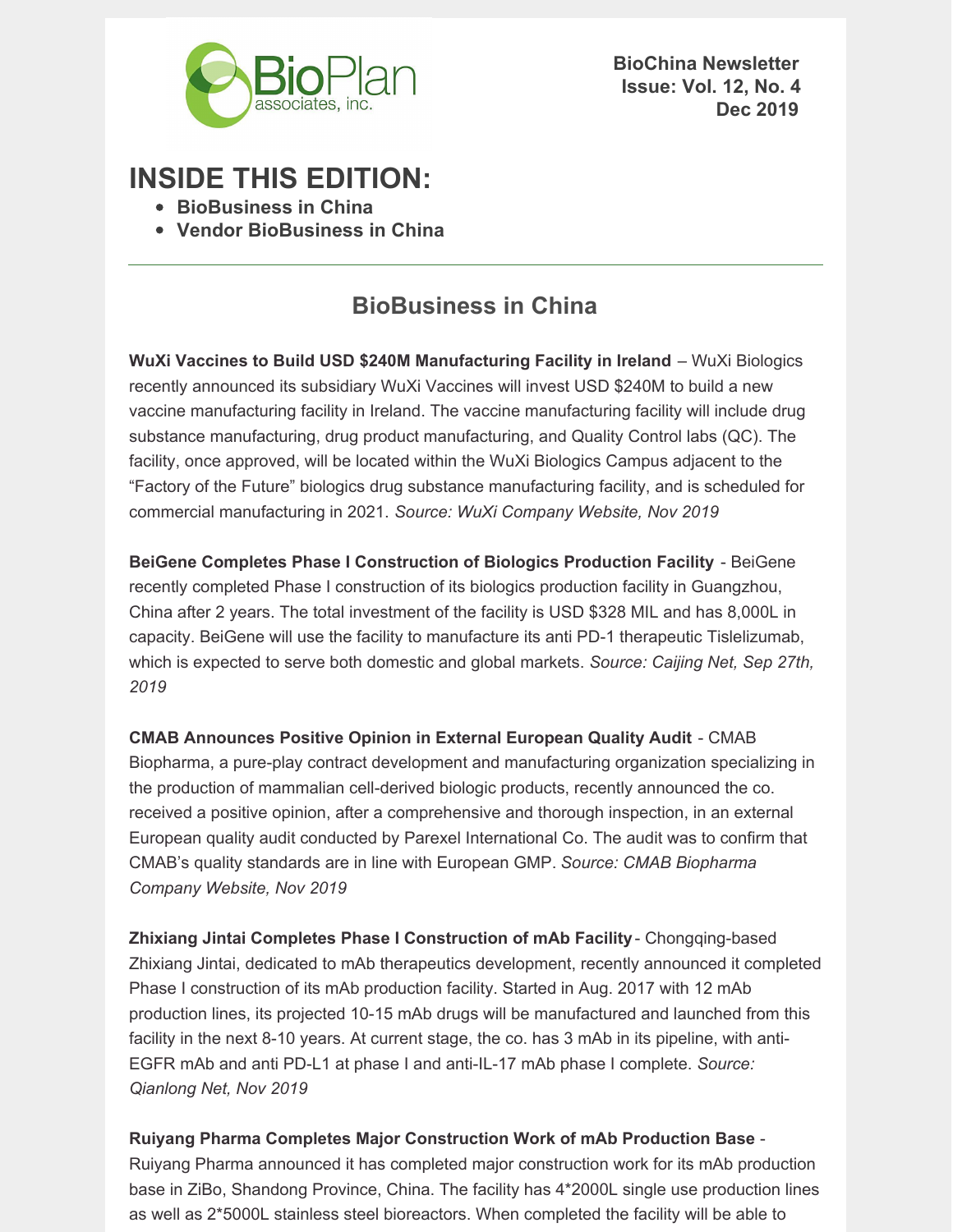produce 20 MIL injections of PD-1 and PD-L1 mAb therapeutics, considered to be the highest output of such therapeutics in China. The facility is projected to be in pilot operation by the end of 2020. *Source: Interview with Dazhong Net, Zibo Channel, July 2019*

**Hualan Biologics Signs Agreement with Xinxiang Municipal Govt for mAb Facility** - Hualan Biologics signed an agreement with the Xinxiang municipal govt. to build an mAb therapeutics facility in Xinxiang, Henan Province, China. The co. is the first flu vaccine maker with WHO pre-qualification in China. *Source: Xinxiang Municipal Government, Nov 15th, 2019*

**North China Pharma Plans a New mAb Production Site** - North China Pharma started a bidding process for its mAb production facility on Feb, 2019. The facility is based in Shijiazhuang, Hebei province, China. *Source: Bidding and Procurement Net, Feb 2019*

**GenScript Biotech Corp. opens CMO -** GenScript Biotech Corp. opened one of the largest CMO facilities in Zhenjiang, Jiangsu, China, to manufacture preclinical and clinical supplies. *Source: PRNewswire, July 17, 2019*

**Great Bay Bio CMO opens in Hong Kong** - Great Bay Bio, a new CMO, recently opened in Hong Kong, and will offer early stage and preclinical CMC development services. *Source: Contract Pharma, June 18, 2019*

**WuXi Biologics Expands Facility** - WuXi Biologics is expanding its Wuxi, China, facilities with the addition of a new antibody-drugs and other conjugation commercial manufacturing facility. *Source: Pharma's Almanac, June 27, 2019*

**Lion TCR Pte. Ltd.** is constructing 5,000 sq. meters of cellular therapies manufacturing and research facilities in Singapore with assistance from the Dalian Lvshun District Govt. *Source: Lion TCR press release, Aug. 9, 2019*

## **Vendor BioBusiness in China**

**Thermo Fisher Opens Customer Solution Center in Shanghai** - Thermo Fisher Scientific recently opened its Pharma and Biopharma Customer Solution Center in Shanghai. This is another strategic move after the company upgraded its clinical trial (Suzhou) facility earlier this year. The center will dedicate its efforts to chromatography and mass spectrometrybased analysis process and solution to facilitate speedy drug development and clinical translation, and provide technical support and training services for clients. *Source: Thermo Fisher Website, Nov 2019*

**SCIEX Signs Strategic Agreement with Novogene** - SCIEX recently announced it signed a strategic collaboration agreement with Beijing-based Novogene, a leader in genetic engineering products and services in China. The two parties will start full-range collaboration in precise metabonomics analysis. SCIEX starts collaboration with Novogene in 2019, which is part of its in China for China strategy. The collaboration will rely on SCIEX's strength in mass spectrum analysis and service for scientific research. *Source:China Instrument News, Oct 2019*